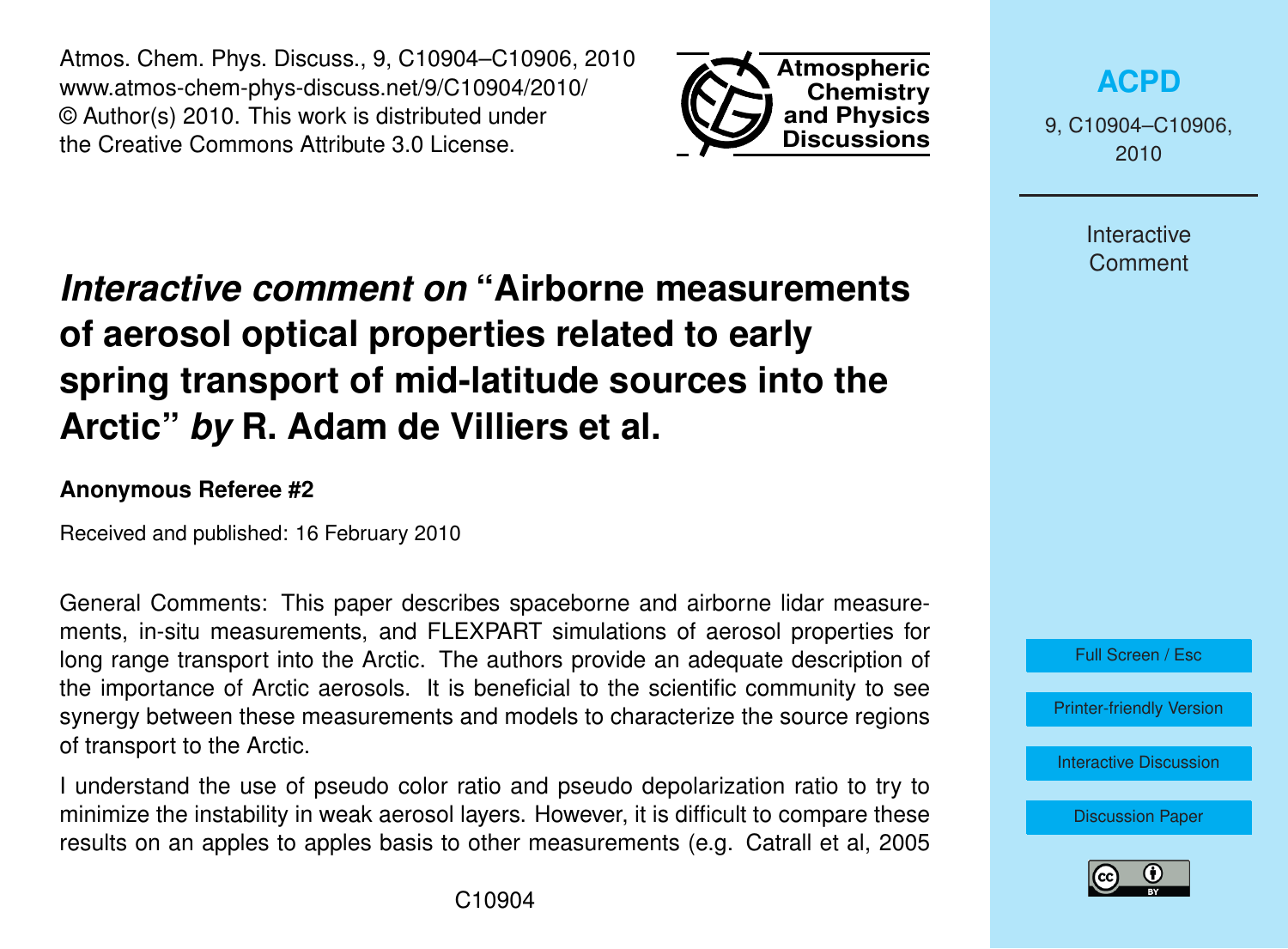and CALIOP) done so here. It would be easier to understand (and compare to previous studies, as suggested by Referee 1) if the authors remain consistent by using the more traditional color ratio and depol ratio for the lidar measurements.

Specific Comments and technical corrections:

P 27794: As a reader unfamiliar with the POLARCAT campaign, I agree with the first reviewer that citing a paper in preparation is not helpful.

P 27796: There is no information given on the backscatter lidar instrument itself (e.g. instrument paper) other than the measurement parameters listed in table 1. If no such paper exists it would be worth a few paragraphs describing the lidar instrument.

P27797 line 12: Regarding "the CALIOP pseudo depolarization", I am unsure if you have calculated this quantity from the CALIOP data or mean the volume depolarization reported by CALIOP.

P 27805: The version of CALIOP products is not indicated and it is not clear that the Aerosol Layer products are used.

P 27805, line 8-9: The authors have several conditions for the CALIOP aerosol layer to be used, however no mention is made of the QA flags. Were the QA flags, FCF, or CAD scores used to verify quality, confident data? If so it should be indicated which were used and how.

P27805, line 9: It is not clear what is meant by "a 532-nm layer optical depth > 3

P27806, line 9: Focussing should be focusing.

P27807, line 3. According to P27806, line 16 there are only three main results, however this forth one is presented. Also, on P27807, line 5 the pseudo color ratio and pseudo depolarization ratio are mentioned, but there are no "pseudo" variable in Table 3 to support this.

P27809, line 23 should read "means" instead of "mean"

## **[ACPD](http://www.atmos-chem-phys-discuss.net)**

9, C10904–C10906, 2010

> **Interactive Comment**

Full Screen / Esc

[Printer-friendly Version](http://www.atmos-chem-phys-discuss.net/9/C10904/2010/acpd-9-C10904-2010-print.pdf)

[Interactive Discussion](http://www.atmos-chem-phys-discuss.net/9/27791/2009/acpd-9-27791-2009-discussion.html)

[Discussion Paper](http://www.atmos-chem-phys-discuss.net/9/27791/2009/acpd-9-27791-2009.pdf)